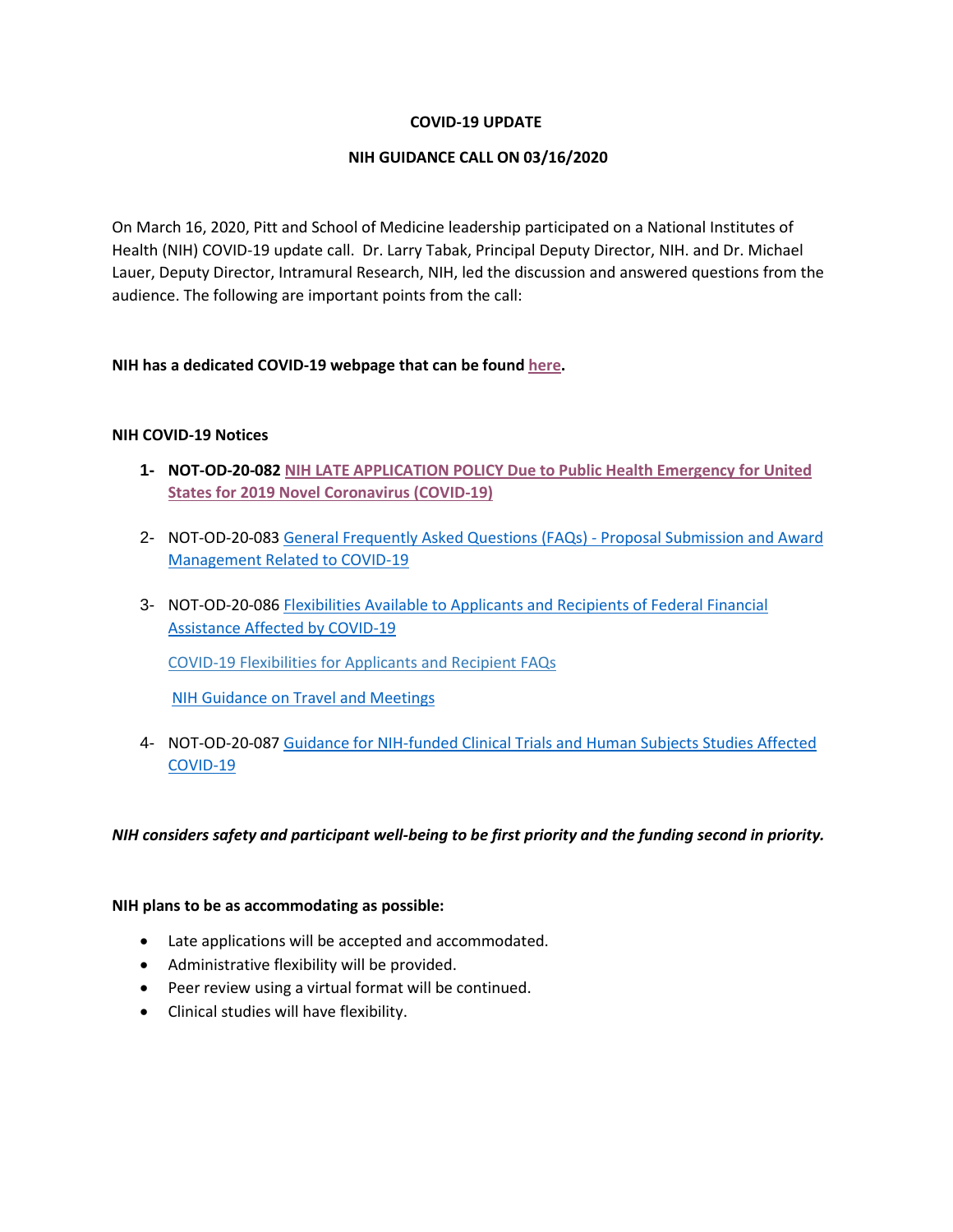### **Responses to Audience Questions:**

### Shutdown of Research

NIH is not in a position to mandate the shutdown of NIH-funded research. The NIH view is that any mandated temporary shutdowns of research is the purview of the University.

### Late Applications

No NIH permission will be required for the submission of a late application. At the time of submission, a cover letter should be included detailing the closure of the University or circumstances as the result of COVID-19 that prevented an on-time submission, including the closure of a subcontractor. The language in [NOT-OD-20-082](https://grants.nih.gov/grants/guide/notice-files/NOT-OD-20-082.html) has been written intentionally broad.

### Late RPPR and Other Reports

NIH will accept all and any reports late because of COVID-19. Details are addressed in NIH FAQs and NIH NOTs.

### Administrative Matters

NIH will provide flexibility with administrative matters, including research misconduct cases.

### Notice of Award (NOA)

Even though NIH is open for business and the NIH staff are working remotely, time will tell whether NOAs will be delayed.

### IRB Study Changes

If clinical study changes need to be made because of patient safety, NIH considers that a priority and thus should be addressed with the IRB first, and then after addressing with the IRB, contacting the program officer. NIH will respond later about whether any temporary changes will require a change in ClinicalTrials.gov.